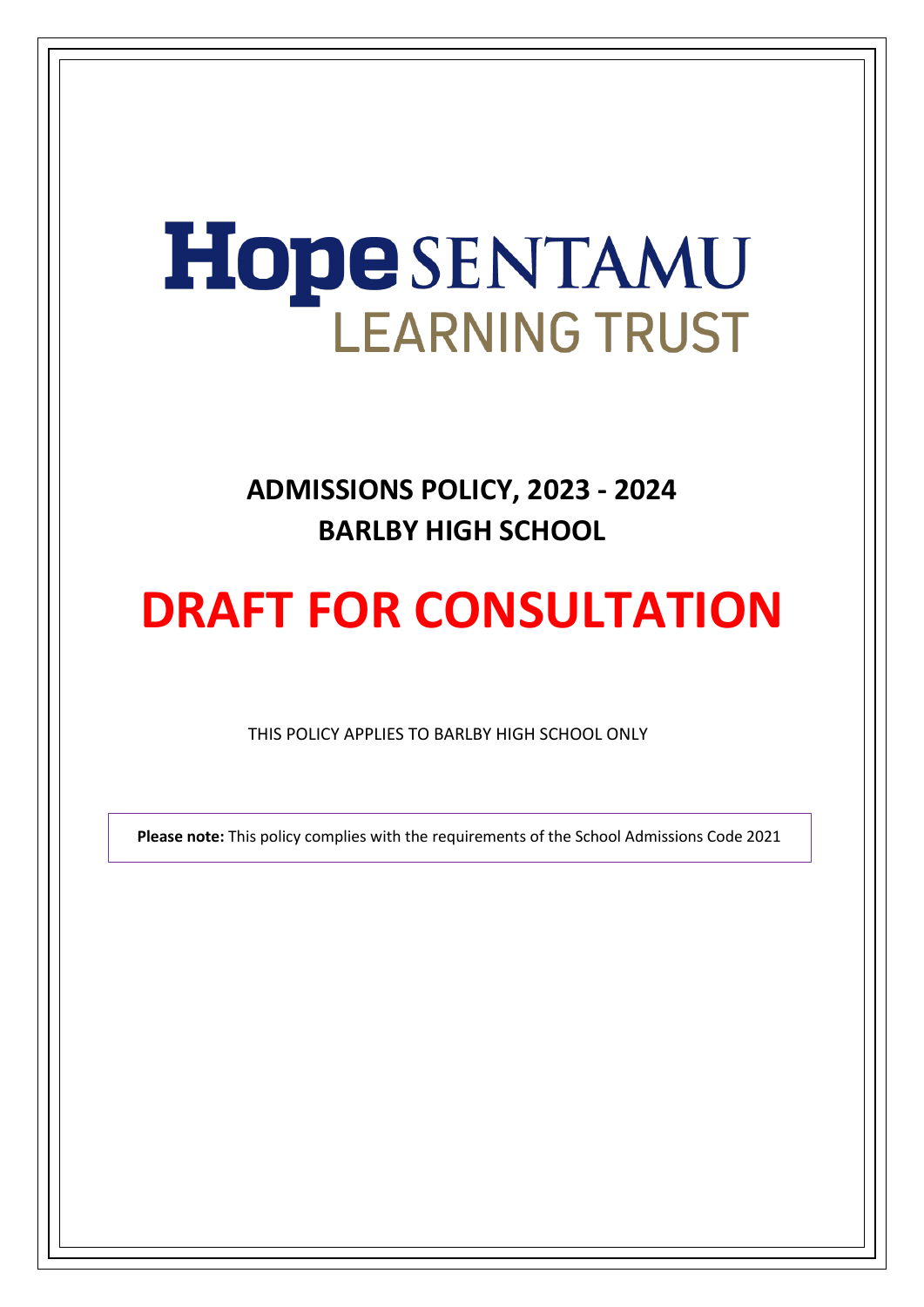

## **Admissions Policy**

### **BARLBY HIGH SCHOOL ADMISSIONS POLICY FOR THE ACADEMIC YEAR 2023-2024**

#### **Introduction**

At **Barlby High School** we welcome all pupils, and places at the school are offered in an open, fair, clear and objective manner. We work to the principle that any parent/carer accessing our admissions arrangements will be able to understand easily how places for this school will be allocated, and will not be alienated or discouraged from applying based on admissions criteria.

#### **Published Admission Number (PAN)**

The Published Admission Number (PAN) is the number of pupils it is intended to admit into the first year group of school. This number for 2023 - 2024 is 151 places.

- 1. The Hope Sentamu Learning Trust is the admissions authority for Barlby High School. The Trust is responsible for determining the school's admissions arrangements (including this policy) and deciding who can be allocated a place in accordance with it.
- 2. This policy applies to the secondary admissions round, that is when applying for a place in Year 7 as the normal year of entry to start secondary school for the first time.
- 3. The admissions authority for this school is the Trust Board of the Hope Sentamu Learning Trust. Although Barlby High School is an academy, it follows the North Yorkshire County Council Admissions policy and the application process for admissions into Year 7 is co-ordinated by NYCC. There is a Common Application Form (CAF) which enables families to express their preference for a place at any state funded school.

 Parents should apply online a[t https://www.northyorks.gov.uk/apply-place-primary-orsecondary](https://www.northyorks.gov.uk/apply-place-primary-or-secondary-school)[school](https://www.northyorks.gov.uk/apply-place-primary-or-secondary-school)

2023 - 2024 Barlby High School Admissions Policy Page **2** of **7**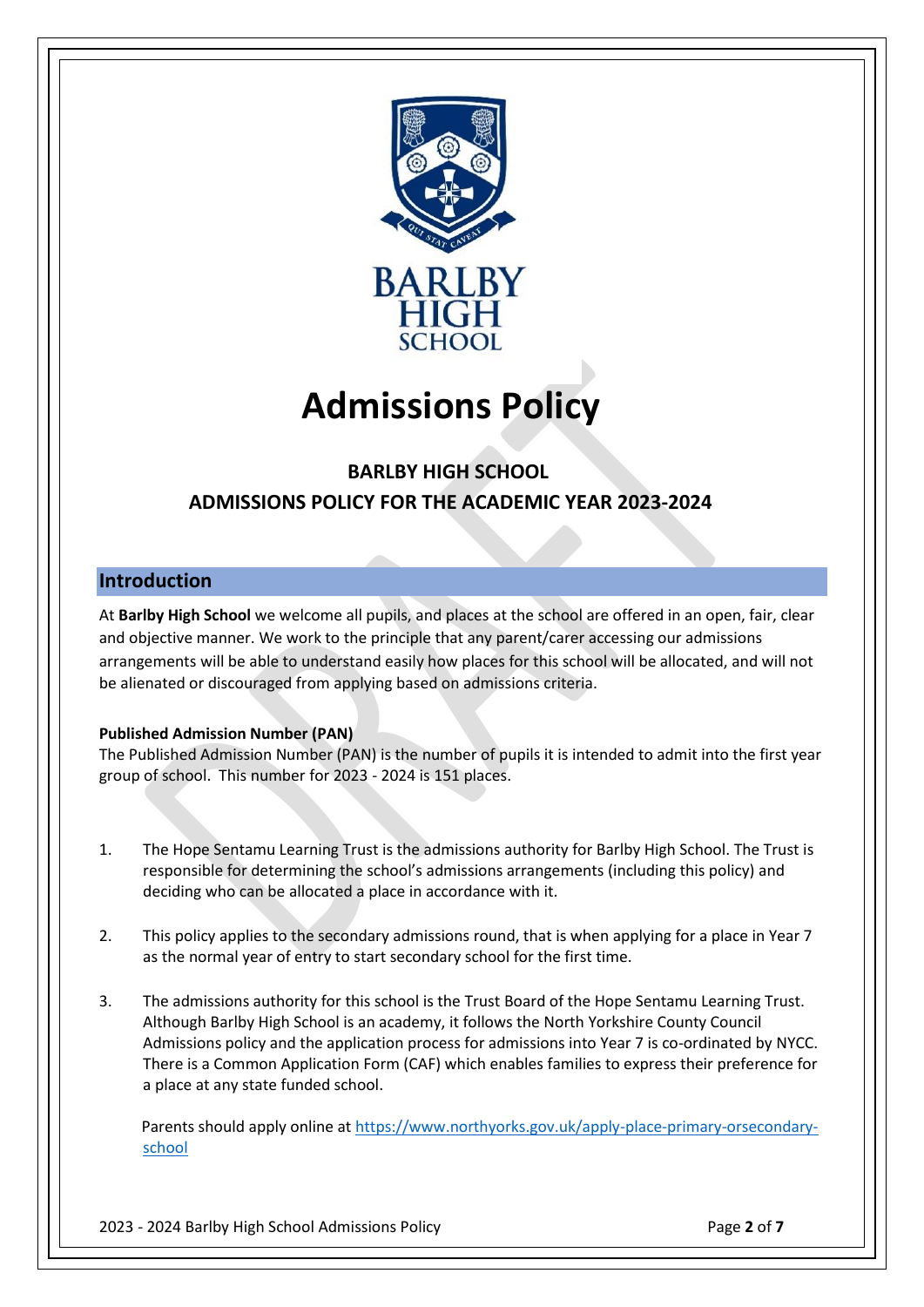If you require help completing the common application form or cannot complete it online and need a paper copy, please contact the admissions team. The closing date for applications is **31st October**.

4. This policy does not apply to 'in-year' applications for a place. In-year admissions are those that are made either during the school year, or for admission into year groups other than the normal year of entry.

 Where applications for an in-year place are received, whether a place can be offered will depend upon the availability of places in the relevant class/year group. If there are more applications for a place than places available, then the oversubscription criteria as in Section B of this policy will be applied to ascertain which child is most entitled to a place.

- 5. Attendance at a particular primary school does not give a child any priority for admission to a secondary school covered by this policy, even if both schools are within the Hope Sentamu Learning Trust, located on the same premises, or run by or share the same leadership or resources.
- 6. Advice and information for parent/carers on school admissions, including key information that applies to all applications as well as some frequently asked questions are available on the North Yorkshire County Council website.

<https://www.northyorks.gov.uk/guiding-you-through-admissions-process>

It is recommended that all applicants consider the information found in the guidance before making an application.

7. The admission of children with an Education, Health and Care plan or a statement of special educational needs is covered by different admission regulations. Following negotiation, if a school within the Hope Sentamu Learning Trust has been named, a place will be allocated for these children before considering other applications.

#### **A Admissions into Year 7**

- 1. Pupils will normally be admitted into the year group relevant to the pupil's age.
- 2. If you would like to investigate accelerating your child's entry, so they do not start in the year group relevant to the child's age, but instead start at an earlier time, you should contact the Trust at an early stage to discuss your intentions and what the best approach might be. If you would like to accelerate your child's entry, you should then put a formal request in writing, together with any supporting information, and details of whether your child has previously been educated out of their chronological age group, by no later than 30 November 2022. The Trust will then consider your request, if necessary in conjunction with other schools and professionals.

If the request is approved, wherever possible you should submit an application as part of the normal admissions round, for the year group it has been agreed is the most appropriate for the child. Parents/carers should make it clear in their application that an application out of the usual year group has been agreed. The application will then be considered in accordance with this admissions policy. The Trust will not give the application lower priority on the basis that the child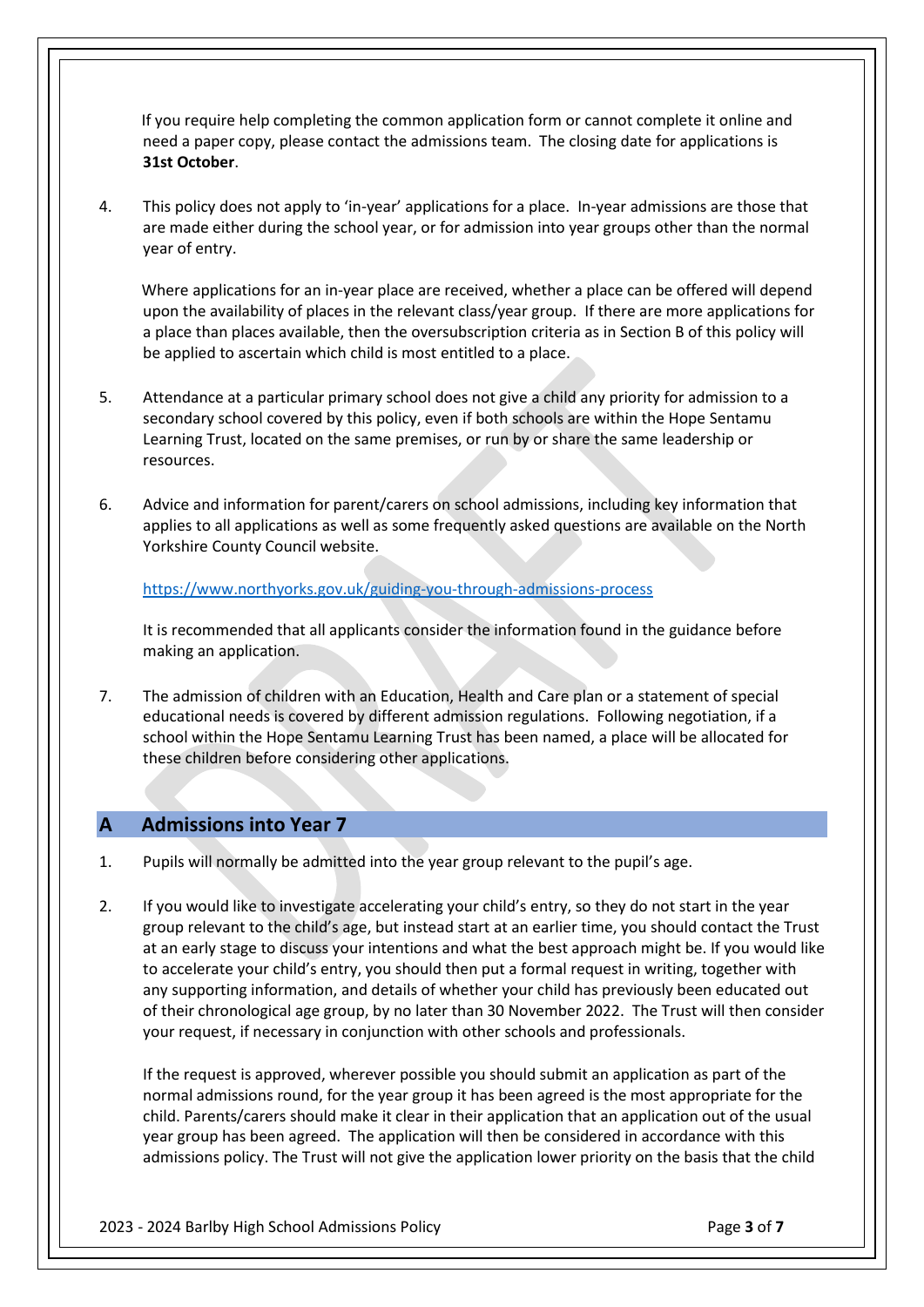is being admitted out of their normal age group. If the request is rejected, you should apply in the usual way for your child to join their correct age group. Should parents/carers disagree with a decision to refuse their request, they should put their complaint in writing and follow the Trust's Complaints Policy and Procedures.

- 3. Applications should be made by the closing date for applications which is 31 October 2022. Applications can be made online at<https://www.northyorks.gov.uk/school-admissions> It is expected that most applications will be made online, but where applicants cannot apply online, they may request support from the Trust, LA, school, or a paper application form known as the 'School admissions application for Secondary School in September 2023'. There is no additional 'Supplementary Information Form' required to apply for a school place at any Hope Sentamu Learning Trust school covered by this policy.
- 4. When making an application, parent/carers are advised to supply any additional information that may be required to the admissions authority by providing this information in writing direct to the school or by emailing schooladmissions@northyorks.gov.uk with the child's details. For example, additional information will need to be provided when applying on the basis of being 'previously looked after' or having exceptional social or medical needs which relate to the preferred school. Further guidance on additional information can be found on the North Yorkshire County Council website[: https://www.northyorks.gov.uk/schooladmissions](https://www.northyorks.gov.uk/school-admissions)
- 5. Any school's resources, such as teachers and classrooms, have to be used carefully to ensure the best possible standards for education and a safe environment. If no limit were set on the number of pupils that can go to a school each year these standards could not be maintained. For this reason each school has a Published Admission Number – that is the number of places available that will be offered in the year of entry.
- 6. Applicants will be responsible for travel arrangements and the costs of travel to and from school.
- 7. Barlby High School maintains a catchment area. North Yorkshire County Council advises applicants to consider their catchment school when making an application. If the place your child is allocated is at a school which you are not in the catchment area for, or if you move out of the catchment area you now reside in, then you may have less chance of being successful when applying for any younger siblings.

Catchment areas are designated by the Local Authority and are made available to applicants in online at<https://www.northyorks.gov.uk/find-school> [a](https://www.northyorks.gov.uk/find-school)nd upon request from the North Yorkshire County Council Admissions team.

#### **B Oversubscription criteria**

 Some schools will be oversubscribed - that is where the number of applicants exceeds the Published Admission Number. Where this is the case, priority is given to certain categories of children. The oversubscription criteria set out below will be used to prioritise all applicants who have applied for a place at a school in these circumstances in the following priority order:

1. **Children who are either currently or have previously been 'looked after'**

 A 'looked after child' or a child who was previously looked after but immediately after being looked after became subject to an adoption, child arrangements, or special guardianship order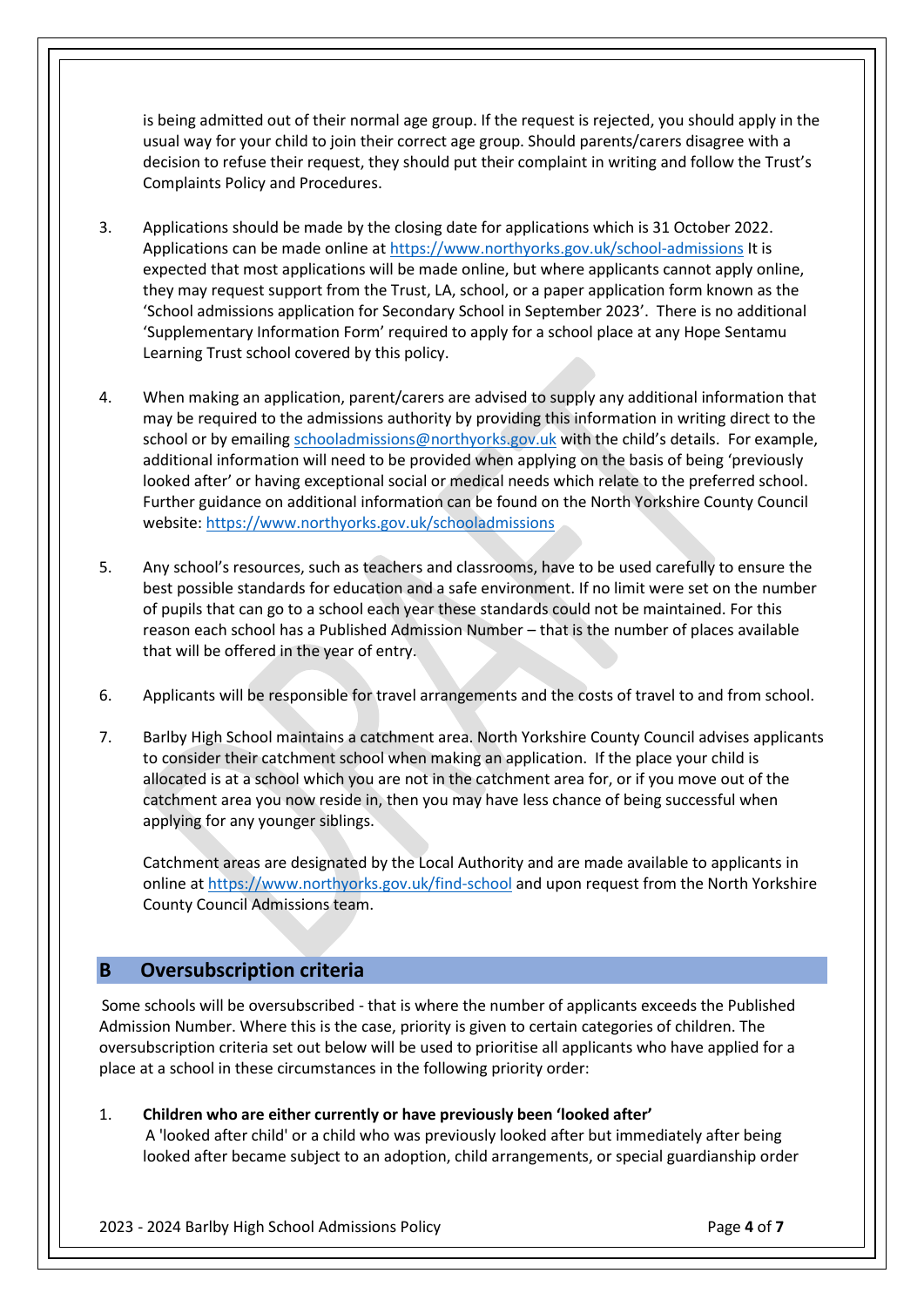including those who appear [to the admission authority] to have been in state care outside of England and ceased to be in state care as a result of being adopted. A looked after child is a child who is (a) in the care of a local authority, or (b) being provided with accommodation by a local authority in the exercise of their social services functions (see the definition in Section 22(1) of the Children Act 1989).

2. Children considered by the admissions authority to have exceptional social or medical needs which makes the preferred school the most suitable school for the child. We will only consider applications on social or medical grounds if they are supported by a professional recommendation from a doctor, social worker, or other appropriate professional. The supporting evidence should set out the particular social or medical reason(s) why the school in question is the most suitable school and the difficulties that would be caused if the child had to attend another school. The admissions authority may consult with other medical or educational professionals for a further opinion as to whether the child should be allocated a place at the preferred school due to a particular medical condition or social need. It is the responsibility of parent/carers to provide the additional information where they believe this criterion applies. To be given priority on this basis, the admissions authority would have to be satisfied that the child's needs were such that the preferred school would be the most suitable school for the child.

 The Trust may defer these considerations and decisions to others to consider any documentation provided by parent/carers and assess whether these needs are exceptional in nature. Those applications with supporting information that the Trust determines are exceptional would have to be where only the preferred school could meet the child's need.

- 3. Children living within the normal area of the school.
- 4. Children who have a parent working in the school on a permanent contract of employment for two or more years at the time in which the application for admissions to the school is made, or a member of staff recruited to fill a vacant post for which there is a demonstrable skill shortage.
- 5. Children living outside the normal area of the school.

 Children in higher numbered priority groups will be offered places ahead of those in lower numbered priority groups. All applications within each priority group will be considered equally (i.e. all applications, regardless of order of preference).

**Tie break**: If there are not enough places for all the children in one of these priority groups, we will give priority first to those with a sibling at the school in September 2022 (in all cases siblings refers to brother or sister, half brother or sister, adopted brother or sister, step brother or sister, or the child of the parent / carer's partner where the child for whom the school place is sought is living in the same family unit at the same address as that sibling ) and then to those living nearest the school. If within a priority group there are not enough places for all those with a sibling at the school in September 2022, we will give priority to those children with a sibling living nearest the school.

 All distance measurements are based on the nearest route recognised by the County Councils electronic mapping system from a child's home address to school. The measurement is made from a fixed point within the dwelling, as identified by Ordnance Survey, to the nearest school entrance using footpaths and roads. The routes measured to determine the allocation of school places will be those recognised by the electronic mapping system used by the school admissions team.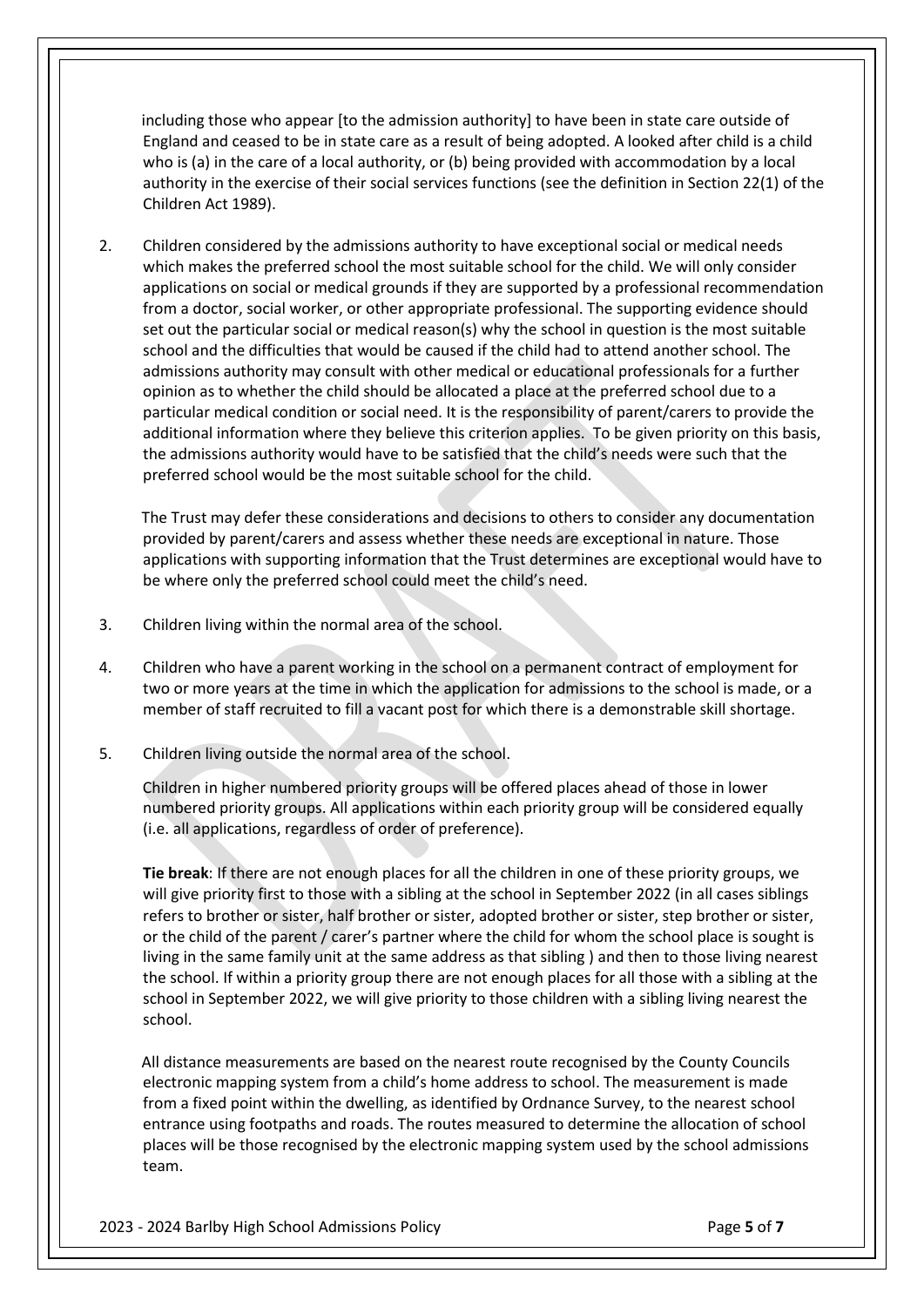#### **C Appeals**

- 1. Applicants refused a place at the school have a statutory right of appeal. If a preference for a place at the school is refused, the applicant will be informed of the reasons and of their right of appeal. This right does not apply if they are allocated a place but it is not in their preferred year group.
- 2. Hope Sentamu Learning Trust subscribes to the North Yorkshire County Council's independent appeals procedure and any decision made under this admissions policy can be appealed using that process. Appeals are heard by an independent appeals panel and their decisions are legally binding in line with the School Admission Appeals Code.
- 3. Applicants will only be able to appeal once in any one school year unless, in exceptional circumstances, the admissions authority has accepted a second application because of a significant and material change in the circumstances of the parent/carer, child or school.

#### **D False Information**

Where an offer of a place has been made on the basis of fraudulent or intentionally misleading information, which has effectively denied a place to a child with a stronger claim, the offer of a place will be withdrawn.

#### **E Late Applications**

- 1. Applications received after the relevant closing date for applications of may be treated as 'late' applications – that is processed after all 'on- time' applications. In the secondary admissions round, applications will be treated as late from 01 November 2022.
- 2. Where possible, 'late' applications and changes of preference and/or circumstances will be treated as 'on-time' applications if:
	- a) this is accompanied by a satisfactory reason provided at the time of application; and
	- b) it can be accommodated within the timescales of the coordinated scheme and/or admissions authority's processes.
- 3. Late applications received after the offer day, but before the start of the school year will be processed using the same arrangements and criteria as 'on-time' applications, although the availability of places will depend on where places are still available as well as the preferences of applicants.
- 4. Late applications received after the first day of the school year will be considered as 'in-year' applications. However, these preferences, if unsuccessful, will be held on a waiting list until the end of the first term in line with 'on-time' applications.

#### **F Waiting List**

1. If a school is oversubscribed, a waiting list will be held from when offers have been made until 31 December 2023. After 31 December 2023, if there is still a waiting list, an 'in-year' waiting list is

2023 - 2024 Barlby High School Admissions Policy Page **6** of **7**